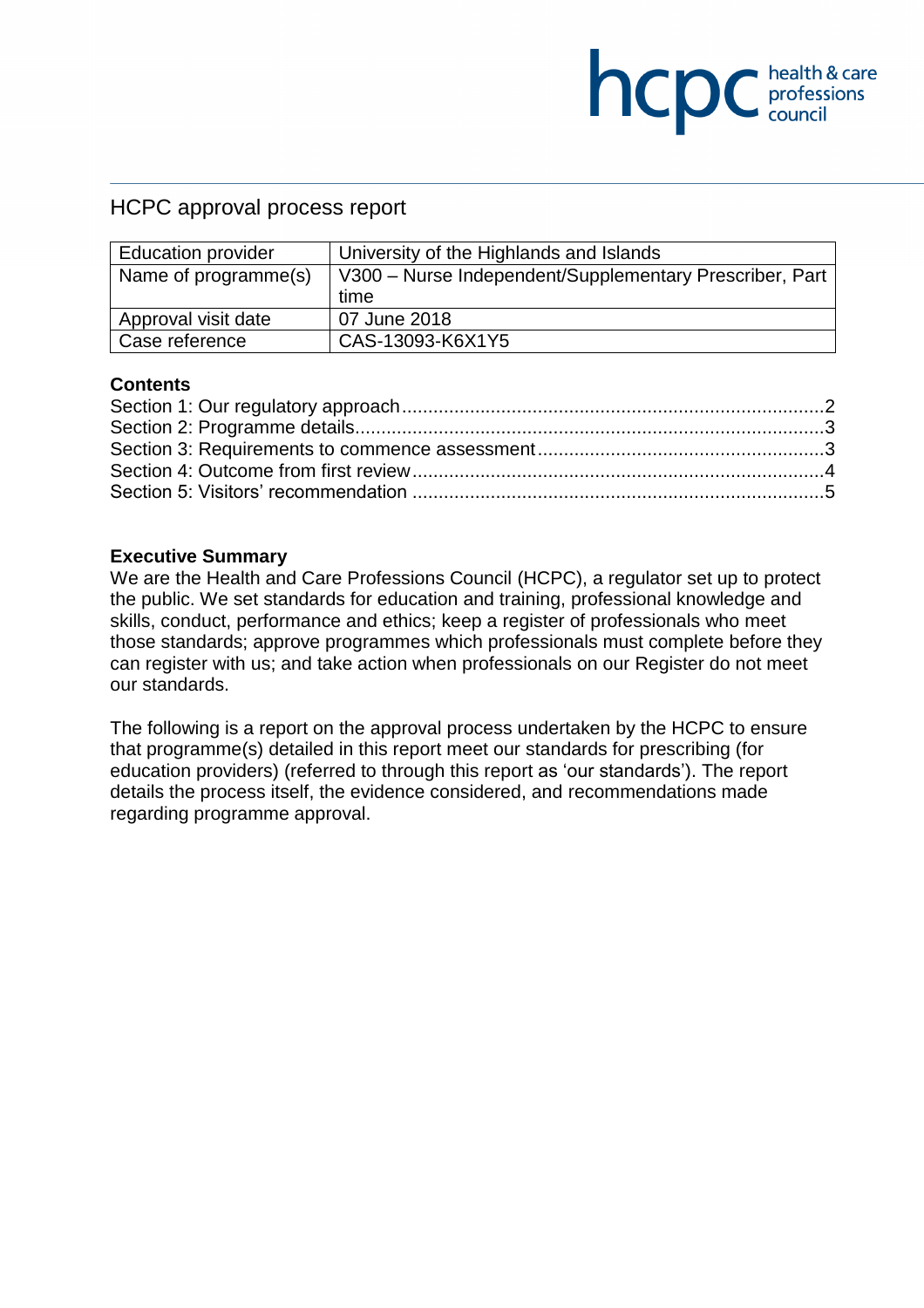# Section 1: Our regulatory approach

### **Our standards**

We approve programmes that meet our education standards, which ensure individuals that complete the programmes meet proficiency standards. The proficiency standards set out what a registrant should know, understand and be able to do when they complete their education and training. The education standards are outcome focused, enabling education providers to deliver programmes in different ways, as long as individuals who complete the programme meet the relevant proficiency standards.

Programmes are normally approved on an open-ended basis, subject to satisfactory engagement with our monitoring processes. Programmes we have approved are listed on our website.

### **How we make our decisions**

We make independent evidence based decisions about programme approval. For all assessments, we ensure that we have profession specific input in our decision making. In order to do this, we appoint partner visitors to undertake assessment of evidence presented through our processes. The visitors make recommendations to the Education and Training Committee (ETC). Education providers have the right of reply to the recommendation of the visitors, inclusive of conditions and recommendations. If an education provider wishes to, they can supply 'observations' as part of the process.

The ETC make decisions about the approval and ongoing approval of programmes. In order to do this, they consider recommendations detailed in process reports, and any observations from education providers (if submitted). The Committee meets in public on a regular basis and their decisions are available to view on our website.

### **HCPC panel**

We always appoint at least one partner visitor from the profession (inclusive of modality and / or entitlement, where applicable) with which the assessment is concerned. We also ensure that visitors are supported in their assessment by a member of the HCPC executive team. Details of the HCPC panel for this assessment are as follows:

| Nicola Carey           | Independent prescriber       |
|------------------------|------------------------------|
| Prisha Shah            | Lav                          |
| <b>Rosalie Barrett</b> | Physiotherapist (Independent |
|                        | prescriber)                  |
| Shaista Ahmad          | HCPC executive               |

### **Other groups involved in the approval visit**

There were other groups in attendance at the approval visit as follows. Although we engage in collaborative scrutiny of programmes, we come to our decisions independently.

| lan Morrison       | Independent chair<br>(supplied by the education<br>provider) | University of Highlands<br>and Islands |
|--------------------|--------------------------------------------------------------|----------------------------------------|
| Jacqueline Barclay | Secretary (supplied by the<br>education provider)            | University of Highlands<br>and Islands |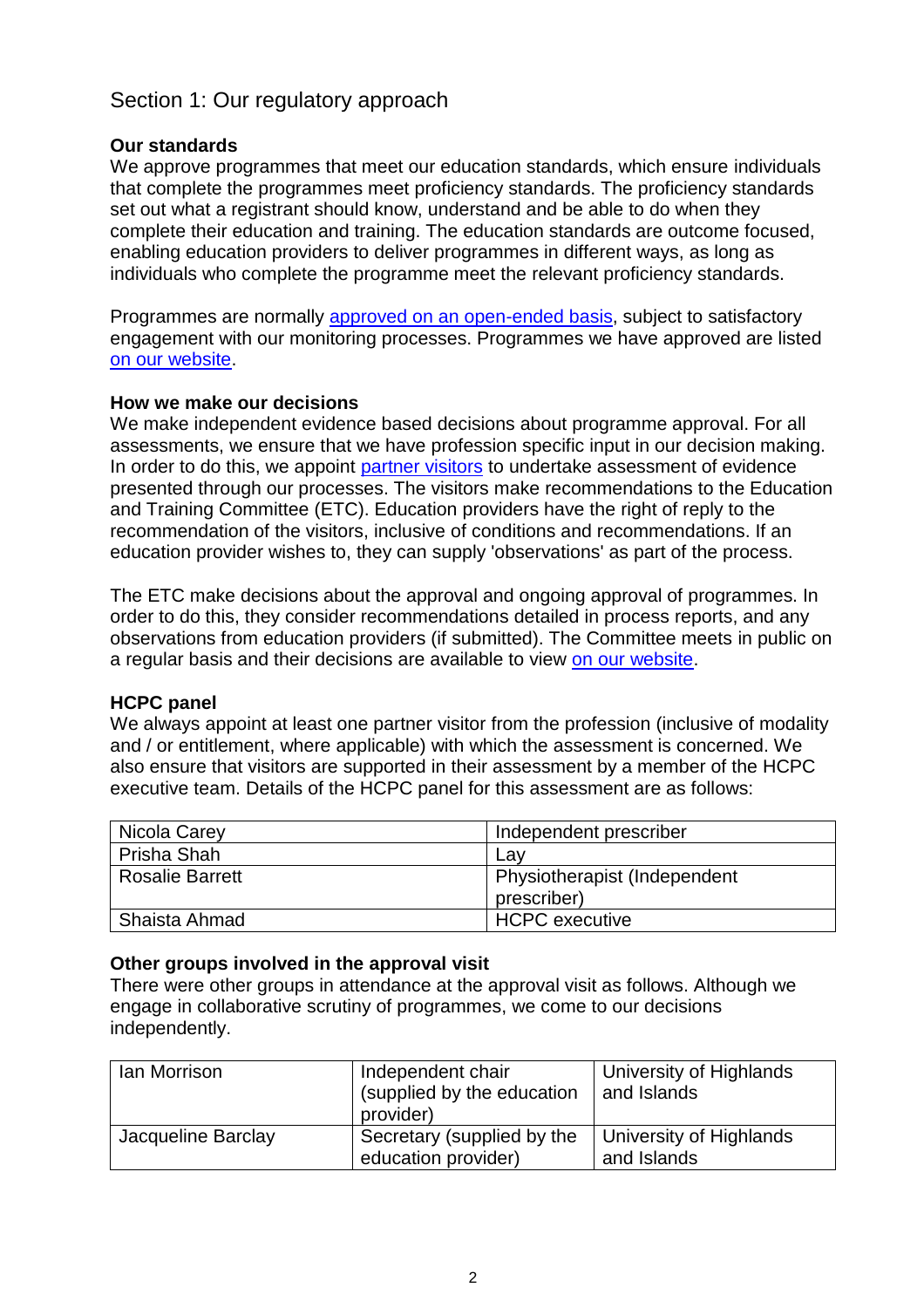# Section 2: Programme details

| Programme name               | V300 - Nurse Independent/Supplementary Prescriber |
|------------------------------|---------------------------------------------------|
| Mode of study                | PT (Part time)                                    |
| Entitlement                  | Supplementary prescribing                         |
|                              | Independent prescribing                           |
| <b>Proposed First intake</b> | 01 September 2018                                 |
| Maximum learner              | Up to 30                                          |
| cohort                       |                                                   |
| Intakes per year             | 2                                                 |
| Assessment reference         | APP01900                                          |

We undertook this assessment of a new programme proposed by the education provider via the approval process. This involves consideration of documentary evidence and an onsite approval visit, to consider whether the programme meet our standards for the first time.

### Section 3: Requirements to commence assessment

In order for us to progress with approval and monitoring assessments, we require certain evidence and information from education providers. The following is a list of evidence that we asked for through this process, and whether that evidence was provided. Education providers are also given the opportunity to include any further supporting evidence as part of their submission. Without a sufficient level of evidence, we need to consider whether we can proceed with the assessment. In this case, we decided that we were able to undertake our assessment with the evidence provided.

| <b>Required documentation</b>                    | <b>Submitted</b> |
|--------------------------------------------------|------------------|
| Programme specification                          | Yes              |
| Module descriptor(s)                             | Yes              |
| Handbook for learners                            | Yes              |
| Handbook for practice based learning             | Yes              |
| Completed education standards mapping document   | Yes              |
| Completed proficiency standards mapping document | Yes              |
| Curriculum vitae for relevant staff              | Yes              |

We also expect to meet the following groups at approval visits:

| <b>Group</b>                                              | <b>Met</b> |
|-----------------------------------------------------------|------------|
| Learners                                                  | Yes        |
| Senior staff                                              | Yes        |
| Practice education providers                              | Yes        |
| Service users and carers (and / or their representatives) | Yes        |
| Programme team                                            | Yes        |
| <b>Facilities and resources</b>                           | Yes        |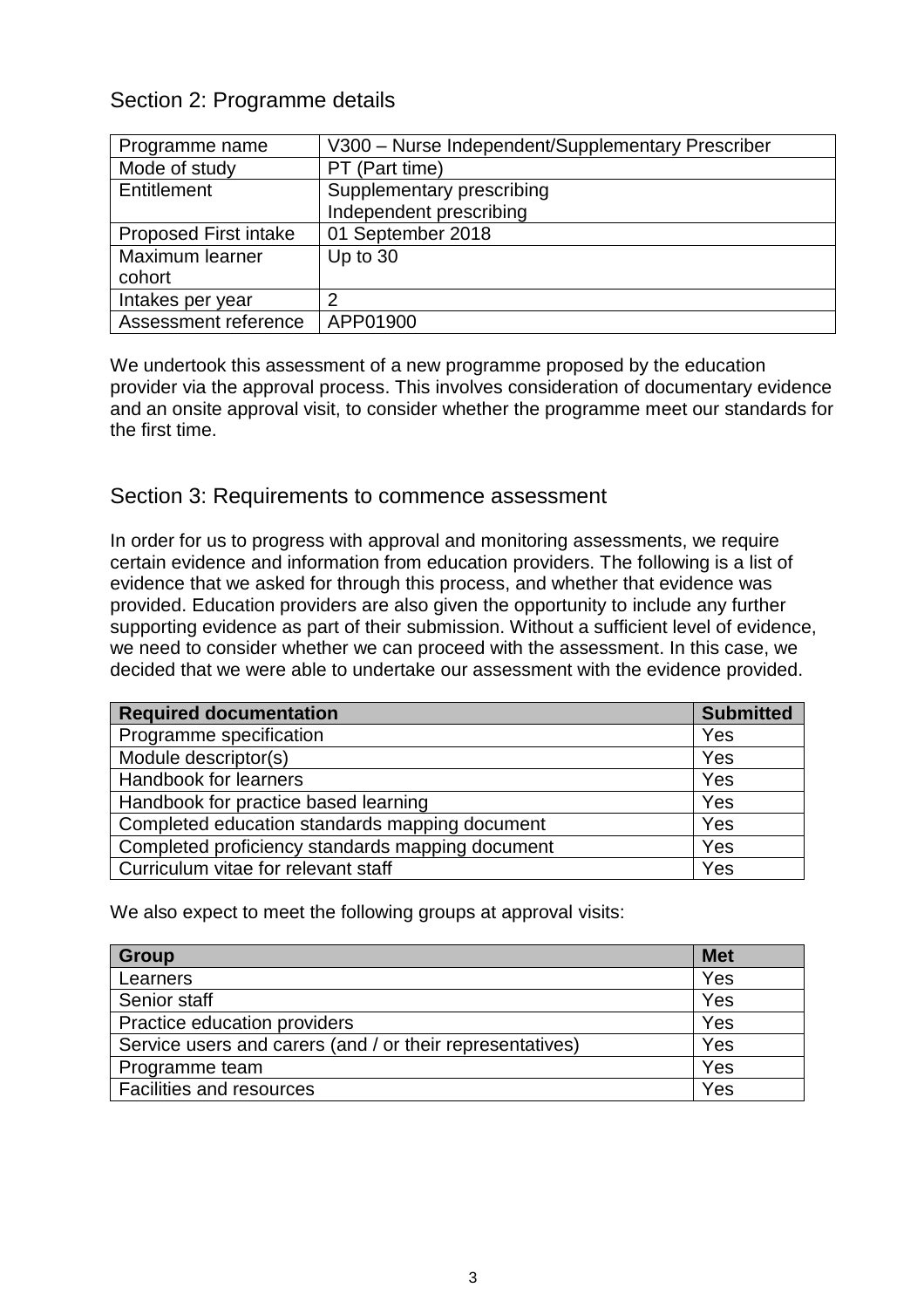# Section 4: Outcome from first review

### **Recommendation of the visitors**

In considering the evidence provided by the education provider as part of the initial submission and at the approval visit, the visitors' recommend that there was insufficient evidence to demonstrate that our standards are met at this time, but that the programme(s) should be approved subject to the conditions noted below being met.

### **Conditions**

Conditions are requirements that must be met before programmes can be approved. We set conditions when there is insufficient evidence that standards are met. The visitors were satisfied that a number of the standards are met at this stage. However, the visitors were not satisfied that there is evidence that demonstrates that the following standards are met, for the reasons detailed below.

We expect education providers to review the issues identified in this report, decide on any changes that they wish to make to programmes, and then provide any further evidence to demonstrate how they meet the conditions. We set a deadline for responding to the conditions of 27 July 2018.

### **B.15 Service users and carers must be involved in the programme.**

**Condition:** The education provider must ensure that service users and carers are involved in the programme.

**Reason:** From a review of the programme documentation, the visitors were unclear how the education provider involves service users and carers in the programme. The visitors were provided with a document, which included the school strategy of involving patients and the public. In discussions with the service users, the visitors were told that they would be happy to be involved in the programme but at present, they had not been approached by the education provider. Although the programme team committed to putting plans in place, from the documentation and discussion, the visitors saw no formalised information to demonstrate how service users and carers are involved in the programme, or will be involved in the programme going forward. The visitors therefore cannot determine the following:

- who the service users and carers are (or will be);
- how they will be involved in the programme;
- how their involvement is appropriate; and
- how the programme team will support them appropriately in undertaking this role.

The visitors therefore require the education provider to provide evidence demonstrating that service users and carers will be involved in the programme and their strategy for supporting the continued involvement of service users and carers in the programme.

### **C.1 The learning outcomes must ensure that those who successfully complete the programme meet the standards for independent and / or supplementary prescribers.**

**Condition:** The education provider must demonstrate how the learning outcomes ensure that those who successfully complete the programme meet the HCPC standards for independent and / or supplementary prescribers.